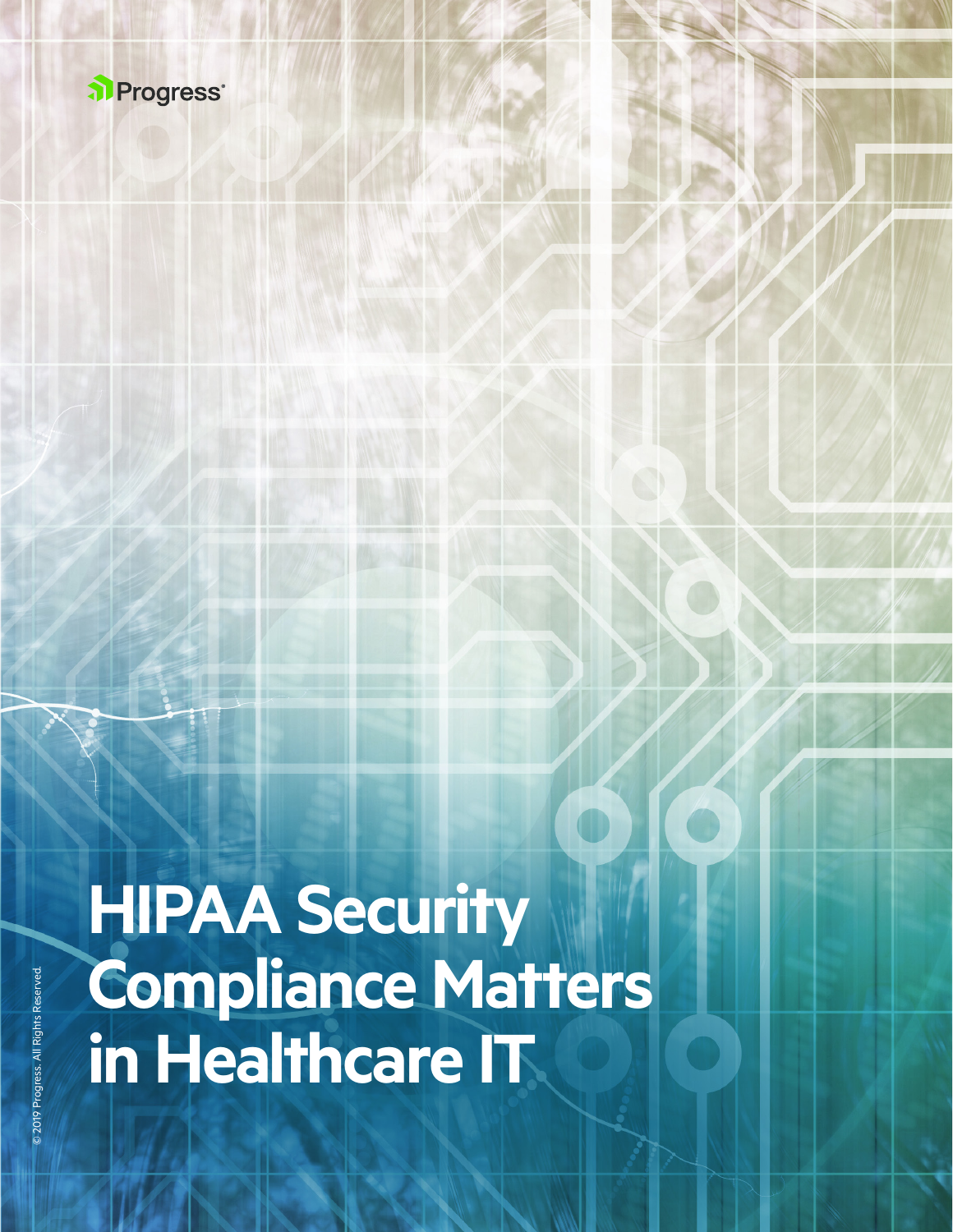Congress created the Health Insurance Portability and Accountability Act (HIPAA) in 1996, mandating establishment of federal standards to protect the integrity, confidentiality and availability of individually identifiable health information. As a result, a valuable commodity—personal health information, or PHI—today remains largely shielded from lawful commercial exploitation.

In the years since HIPAA's enactment and as more PHI has moved online—and then into the cloud—the safety of patients' information has become an urgent concern. By 2017, [86 percent of office-based physicians](https://dashboard.healthit.gov/quickstats/quickstats.php) had digitized their patient health records. To provide standards for their confidentiality, integrity and security, the U.S. Department of Health and Human Services (HHS) issued the **HIPAA Security Rule**. Compliance with this rule is widely regarded as a best practice for protecting PHI.

Yet claiming compliance is one thing—showing it is something else. No health cloud solution should be considered before a qualified independent auditor attests to the condition of the vendor's HIPAA security controls and procedures. Assessing HIPAA compliance depends on several key components, which we'll get into later. First, it's worth reviewing why security is of particular importance when it comes to health records that are stored electronically.

#### Data Breaches in Healthcare

HHS requires hospitals and other healthcare providers to report data breaches that expose private medical or financial information. Providers also must notify everyone involved. If the breach affects 500 or more people, HHS will make the data breach report public.

Currently, more than 500 HIPAA breaches are [under investigation](https://ocrportal.hhs.gov/ocr/breach/breach_report.jsf) by the HHS Office for Civil Rights (OCR). However, this number may not reflect the true scale of the problem. In the healthcare sector, cybersecurity risk is "underreported by orders of magnitude," HHS deputy chief information security officer Leo Scanlon said during a June 2017 U.S. House subcommittee hearing.

Neither is the pace of incidents slowing down. Healthcare data breaches [rose 70](https://www.hipaajournal.com/study-reveals-70-increase-in-healthcare-data-breaches-between-2010-and-2017/)  [percent between 2010 and 2017](https://www.hipaajournal.com/study-reveals-70-increase-in-healthcare-data-breaches-between-2010-and-2017/), and these are just the larger breaches that OCR publishes. All told, they amount to [176.4 million health records.](https://www.forbes.com/sites/michelatindera/2018/09/25/government-data-says-millions-of-health-records-are-breached-every-year/#1686ef1616e6)

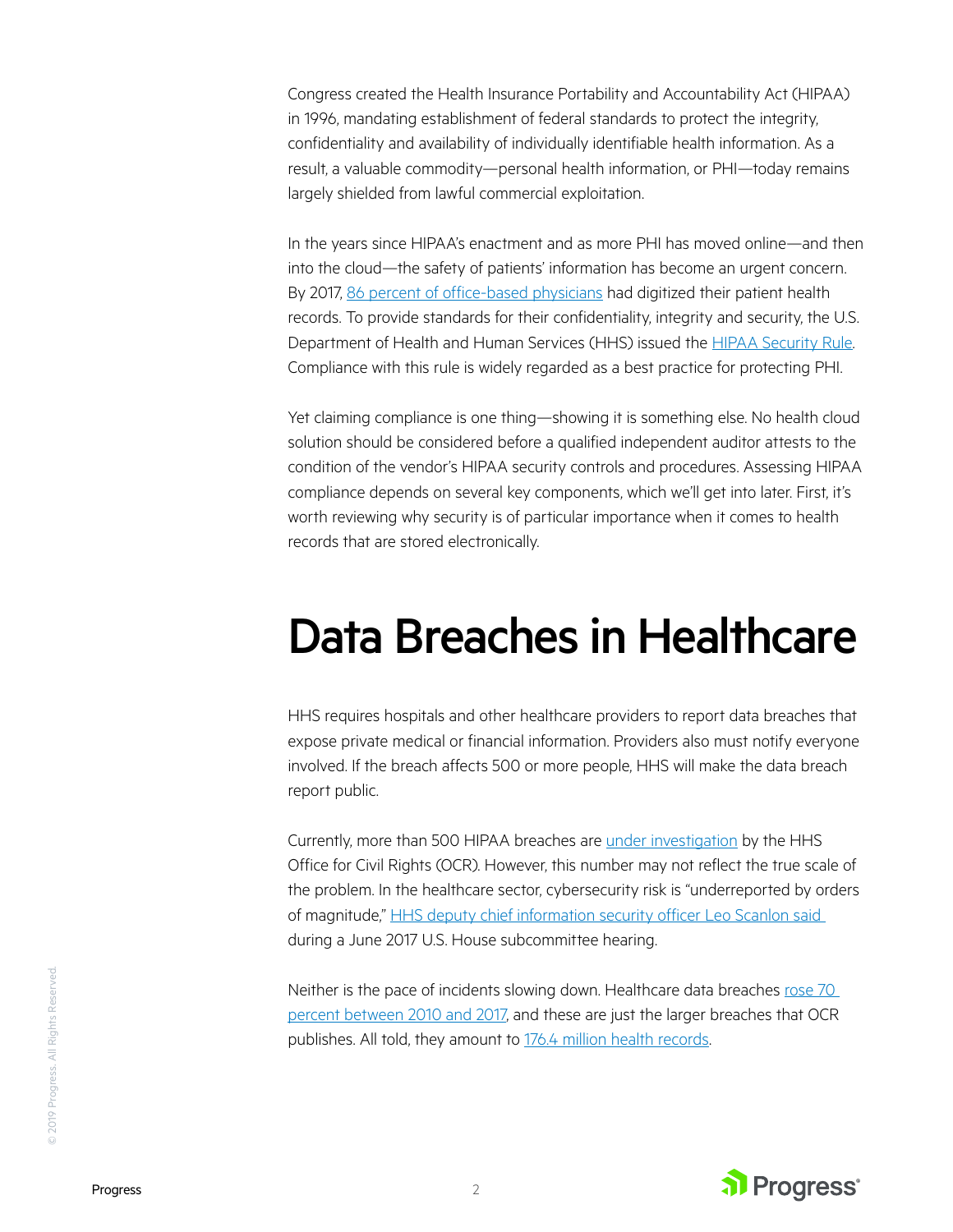#### Consequences of a Data Breach

Once lost or stolen, an individual's medical records can end up on the dark web where [they sell for as much as \\$1,000.](https://www.experian.com/blogs/ask-experian/heres-how-much-your-personal-information-is-selling-for-on-the-dark-web/) The records are valuable to cybercriminals because they can contain the patient's medical history but also Medicare or insurance policy numbers, payment account numbers and Social Security number, along with other identifying information. Armed with this data, criminals can fill prescriptions, run up credit card and medical debt, and empty bank accounts—all in the victim's name.

The harm to patients can be immeasurable. Victims have faced repercussions ranging from [job loss to drug trafficking charges](https://www.experian.com/blogs/ask-experian/healthcare-data-breach-what-to-know-about-them-and-what-to-do-after-one/). Sensitive PHI can expose them to fraud and [blackmail.](https://www.continuumofcarenews.com/blog/fbi-hackers-targeting-health-information-use-blackmail) In addition, if friends or family are part of the health record perhaps as a responsible party or next of kin—they could become victims as well.

Cybercrime also takes its toll on healthcare organizations. A 2018 study by Ponemon Institute reveals that the cost of a data breach is \$408 for each lost or stolen record. That's roughly twice what it costs in financial services, the next-most expensive industry for data breaches.

Then there's the legal and regulatory fallout. Under the Health Information Technology for Economic and Clinical Health Act—better known as the HITECH Act—healthcare organizations and independent software vendors (ISVs) can face penalties for failing to protect individuals' electronic PHI. Federal fines can be costly, reaching \$50,000 per violation per record to a maximum of [\\$1.5 million per year.](https://www.cmhealthlaw.com/2019/05/hipaa-spring-cleaning-tidying-up-penalty-limits-and-faqs-on-patients-right-of-access/) On top of that, OCR has been known to file [criminal charges](https://www.cmhealthlaw.com/2019/05/hipaa-spring-cleaning-tidying-up-penalty-limits-and-faqs-on-patients-right-of-access/) for HIPAA violations.

## Components of an Attestation Report

So how can ISVs verify the HIPAA and HITECH compliance of a health cloud solution? The most effective approach is to have the platform solution vendor produce an attestation report from a qualified independent auditor. The report will explain how the vendor's security, privacy and breach notification practices meet OCR requirements for covered entities and business associates.

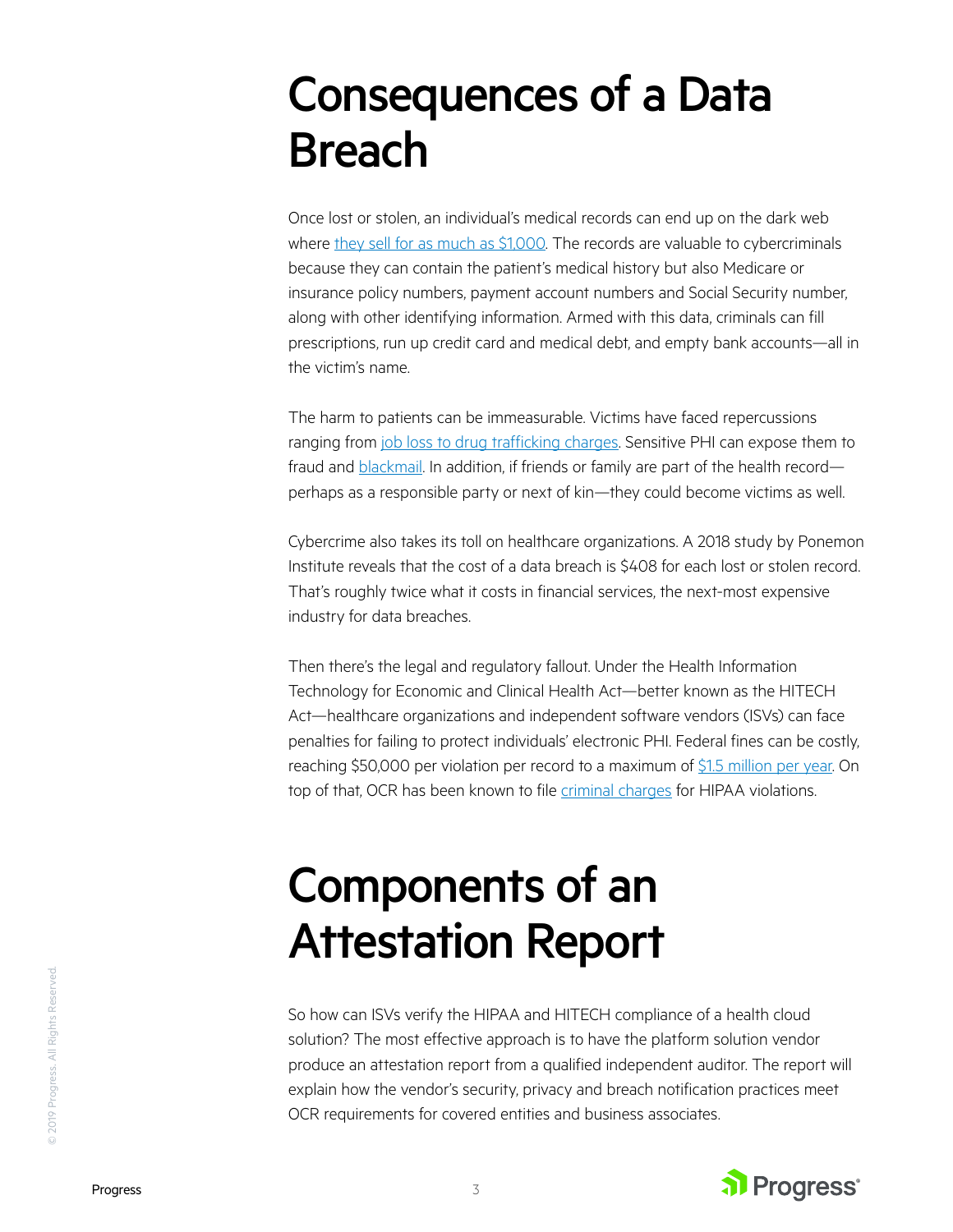An attestation report ordinarily includes four key sections:

There are three parts to this section. In the first, management tells readers about the information security program supporting the vendor's health cloud solution. This should include a description of the vendor's services, electronic PHI data flows, third-party services (as applicable) and breach notification tools and processes. In addition, look for program details such as:

- Human resource and security awareness training
- Access authentication and authorization
- Access requests and access revocation
- Data backup and disaster recovery
- Incident response
- System monitoring

Part two of this section describes the vendor's risk assessment program. The description should include the program's scope and current security measures along with the following processes:

- Threat and vulnerability identification
- Likelihood and impact analysis
- Risk level determination and documentation
- Risk management program monitoring and maintenance

Finally, this section should list the security rules and activities that apply to the performance of the vendor's information security program. Keep in mind that although OCR's [audit protocol](https://www.hhs.gov/hipaa/for-professionals/compliance-enforcement/audit/protocol/index.html) for HIPAA compliance is extensive, not every section or activity is necessarily relevant to a third-party software system. For instance, the Progress health cloud platform achieves HIPAA compliance by meeting six sections of security rules and five sections of breach notification rules, as Table 1 shows (HIPAA Compliance Criteria for the Progress Health Cloud Platform).

**Management assertion**. In this section, vendor management confirms that the program description fairly presents what they provide as part of their health cloud solution and that the program itself conforms to the applicable implementation

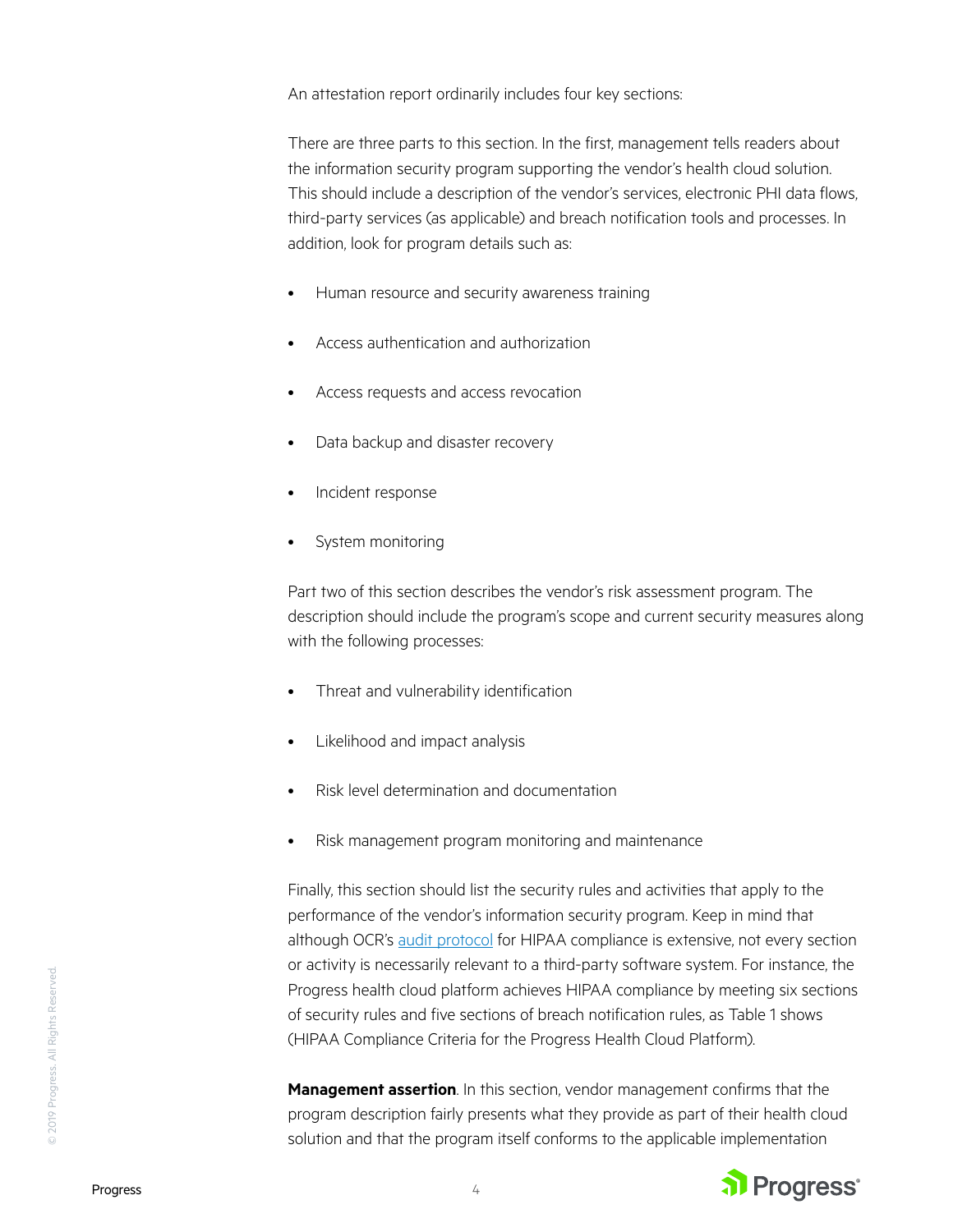specifications within the HIPAA Security Rule and HITECH Breach Notification Requirements. This section also should list the criteria management used in making these assertions.

**Audit results**. This part of the report gets down to brass tacks. The auditor lays out the established performance criteria and audit inquiry for the rules and activities that apply. Then, next to each activity, the auditor reveals the results of its controls test. "No exceptions noted" means the auditor did, in fact, find the appropriate control to be in place. Ideally, every control should have no exceptions noted.

**Auditor opinion**. Here's where the audit firm states whether they believe management has fairly described the information security program in place, and whether the program conforms to the applicable implementation specifications within the HIPAA Security Rule and HITECH Breach Notification Requirements. For context, the auditor may state the scope of their examination along with their own and the vendor's responsibilities in the examination. They also might offer a reminder of the inherent limitations of controls and any restrictions on the use of the attestation report.



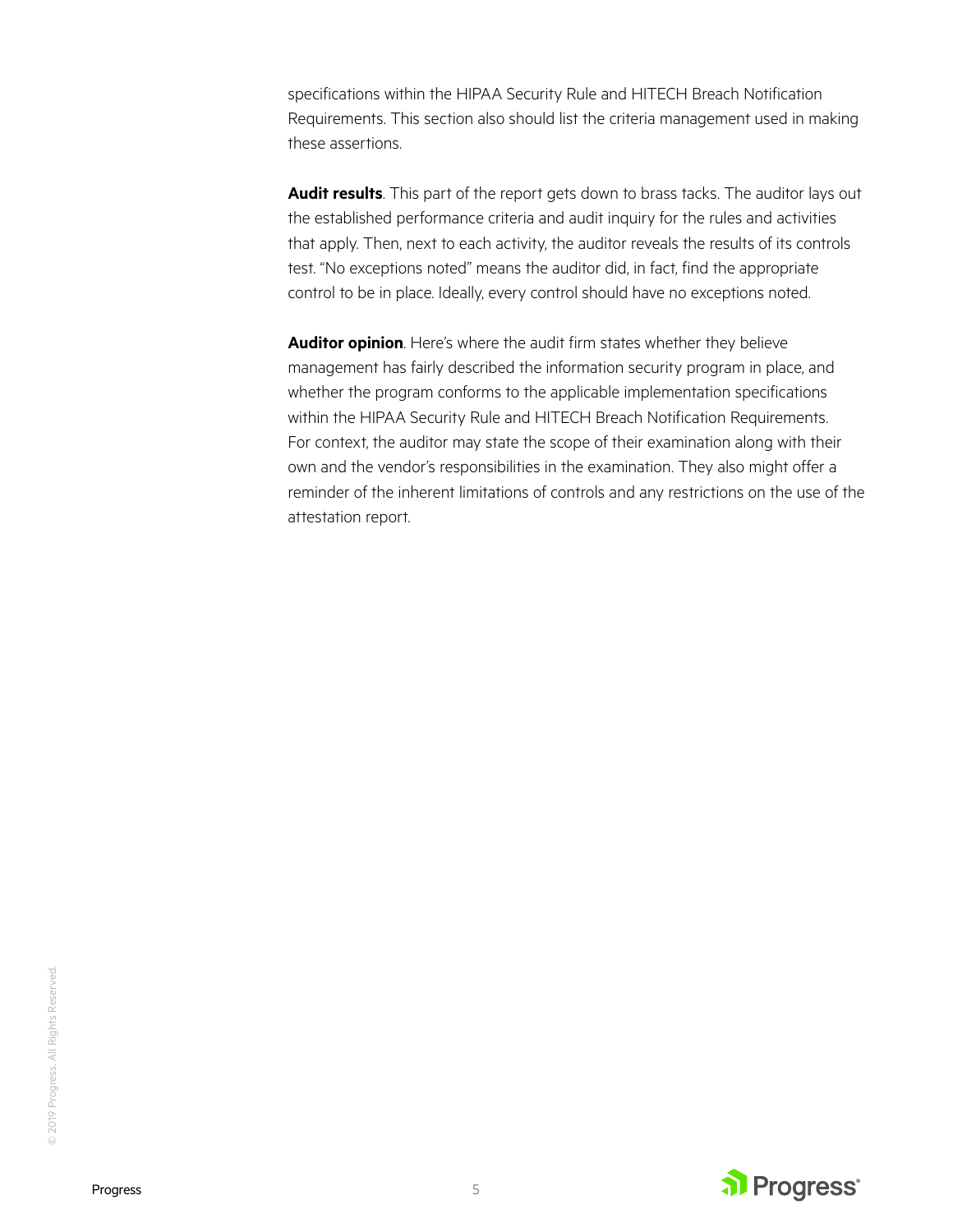#### **Table 1. HIPAA Compliance Criteria for the Progress Health Cloud Platform**

| <b>Objective</b>              | <b>Section</b> | <b>Key Activities</b>                                                                                                                                                                                                                                                                                                                                                                                            |
|-------------------------------|----------------|------------------------------------------------------------------------------------------------------------------------------------------------------------------------------------------------------------------------------------------------------------------------------------------------------------------------------------------------------------------------------------------------------------------|
| Security                      | 164.306        | General requirements<br>Flexibility of approach<br>Security management process                                                                                                                                                                                                                                                                                                                                   |
|                               | 164.308        | Security management process (risk analysis and management,<br>sanction policy, information system activity review)<br>Assigned security responsibility<br>Workforce security<br>Information access management<br>Security awareness, training and tools<br>Security incident procedures<br>Contingency plan<br>Applications and data criticality analysis<br>Business associate contracts and other arrangements |
|                               | 164.310        | Facility access controls<br>Workstation use and security<br>Device and medial controls                                                                                                                                                                                                                                                                                                                           |
|                               | 164.312        | System access control<br>Audit controls<br>Integrity<br>Person or entity authentication<br>Transmission security                                                                                                                                                                                                                                                                                                 |
|                               | 164.314        | Business associate contracts                                                                                                                                                                                                                                                                                                                                                                                     |
|                               | 164.316        | Policies and procedures<br>Documentation                                                                                                                                                                                                                                                                                                                                                                         |
|                               | 164.530        | Training                                                                                                                                                                                                                                                                                                                                                                                                         |
| <b>Breach</b><br>Notification | 164.402        | Definitions (breach risk assessment, breach exceptions, unsecured<br>PHI)                                                                                                                                                                                                                                                                                                                                        |
|                               | 164.410        | Notification by a business associate                                                                                                                                                                                                                                                                                                                                                                             |
|                               | 164.412        | Law enforcement delay                                                                                                                                                                                                                                                                                                                                                                                            |
|                               | 164.414        | Burden of proof                                                                                                                                                                                                                                                                                                                                                                                                  |